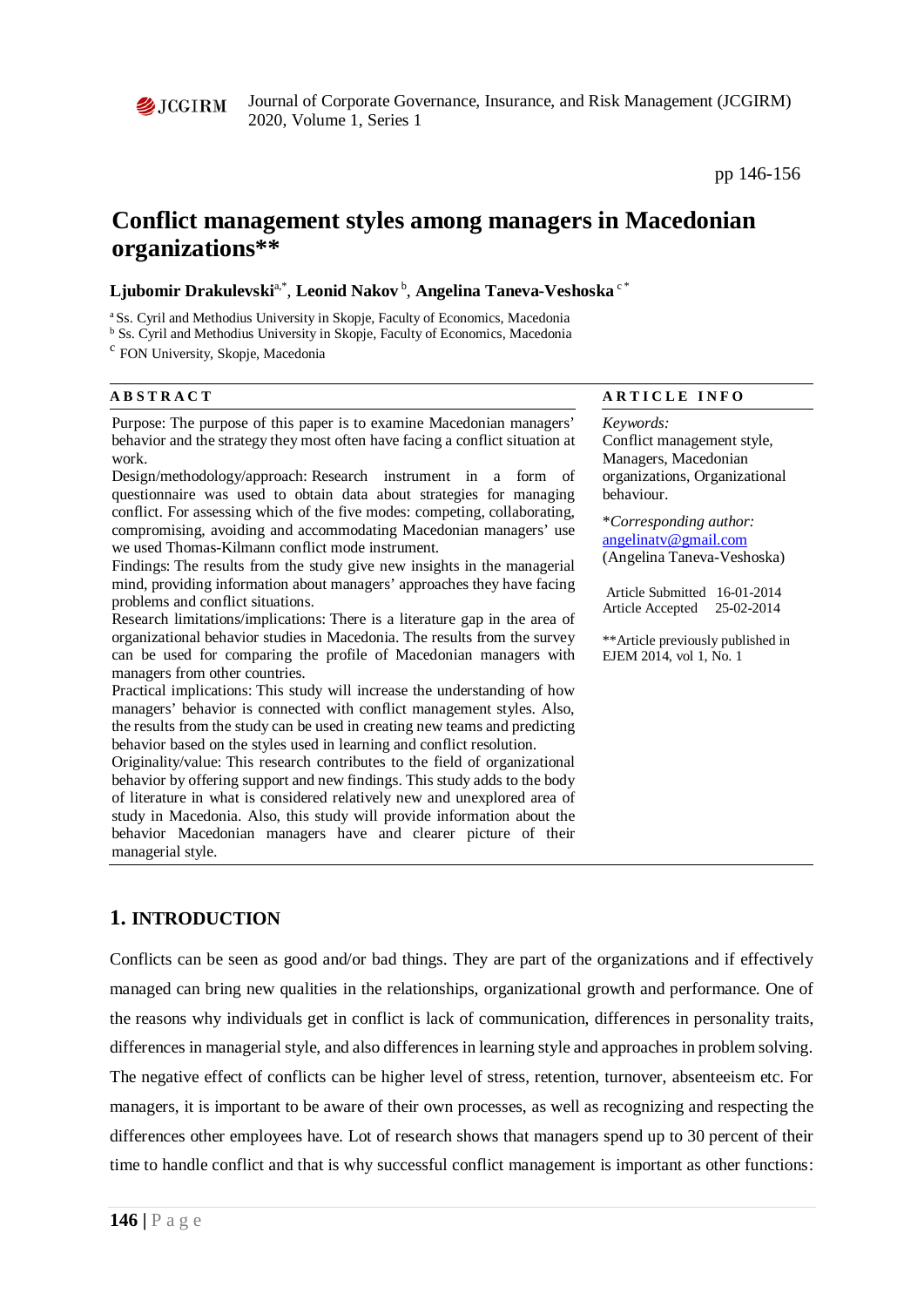planning, communication, motivation, controlling (Watson and Hoffman, 1996). That is a huge investment in time, which is equivalent to lot of money. Efficient conflict management means surfacing conflicts quickly and setting them cleanly, which leads to better productivity, less stress and money spent on conflict management programs. Also, decision makings is positively affected by good conflict management and leads to innovative decisions, which are vital for organizations that aspire to be learning organizations or to compete on the basis of rapid adaptation and innovation.

When conflicts are treated badly, they can be harmful for the whole organization-a lot of time and energy can be spent for handling conflicts, lot of bad decisions can be made, procrastinate and resist changes. In conflicts situations people invest their emotions, very often negative emotions, which can be an obstacle for resolving the problem or creating new conflicts. In problematic situations personal goals can be put first, neglecting organizational goals. Conflicts are correlated with stress, low productivity, turnover, frustration etc. But, on the other hand, conflict can stimulate great changes and new reorganizations, restructuring, creating new products and services. They can be motivating, and seen as driver for finding better solutions, and can bring employees closer together. Conflicts can be seen as great learning situations, gaining new experiences and insights on personal and organizational level. It is of great importance to know conflict management styles in different cultures, in order to use the information in negotiating, creating cross-cultural teams and getting better results.

#### **2. CONFLICT MANAGEMENT STYLES AND MANAGERS**

In traditional way, conflicts were perceived as negative and as obstacles for prosperity, with a tendency of avoiding conflict situations. The modern approach toward conflicts is emphasizing that conflicts are part of human nature and inevitable for progress. In organizations conflict is observed as a creative force and carefully managed can lead to innovations and growth (Deutsch & Coleman, 2000). The dysfunctional conflict among individuals has proved to have a negative impact on organizational efficacy and performance (Zartman, 2000). Also, it has been shown that effective conflict management has a straightforward and positive impact on team cohesion. Effective conflict management can change downside effect of relationship conflict and task conflict on team cohesion to some positive impact (Alper, Tjosvold, Law, 2000).

Conflict can be defined as an incongruity of desires, goals or values between individuals or groups (Fisher, 1990). Another definition of conflict is "an expressed struggle between at least two interdependent parties who perceive incompatible goals, scarce rewards, and interference with other party in achieving their goals" (Hocker & Wilmot, 1991, p. 23).

Sometimes in conflict situations individuals perceive threats (power, emotional, physical) to their wellbeing or pressure to change their actions. Very often individuals in conflicts tend to respond based on the perceptions they have, rather than the objective review of the situation. There are lots of causes that can initiate a conflict, like poor communication, desire to obtain power, lack of resources, ineffective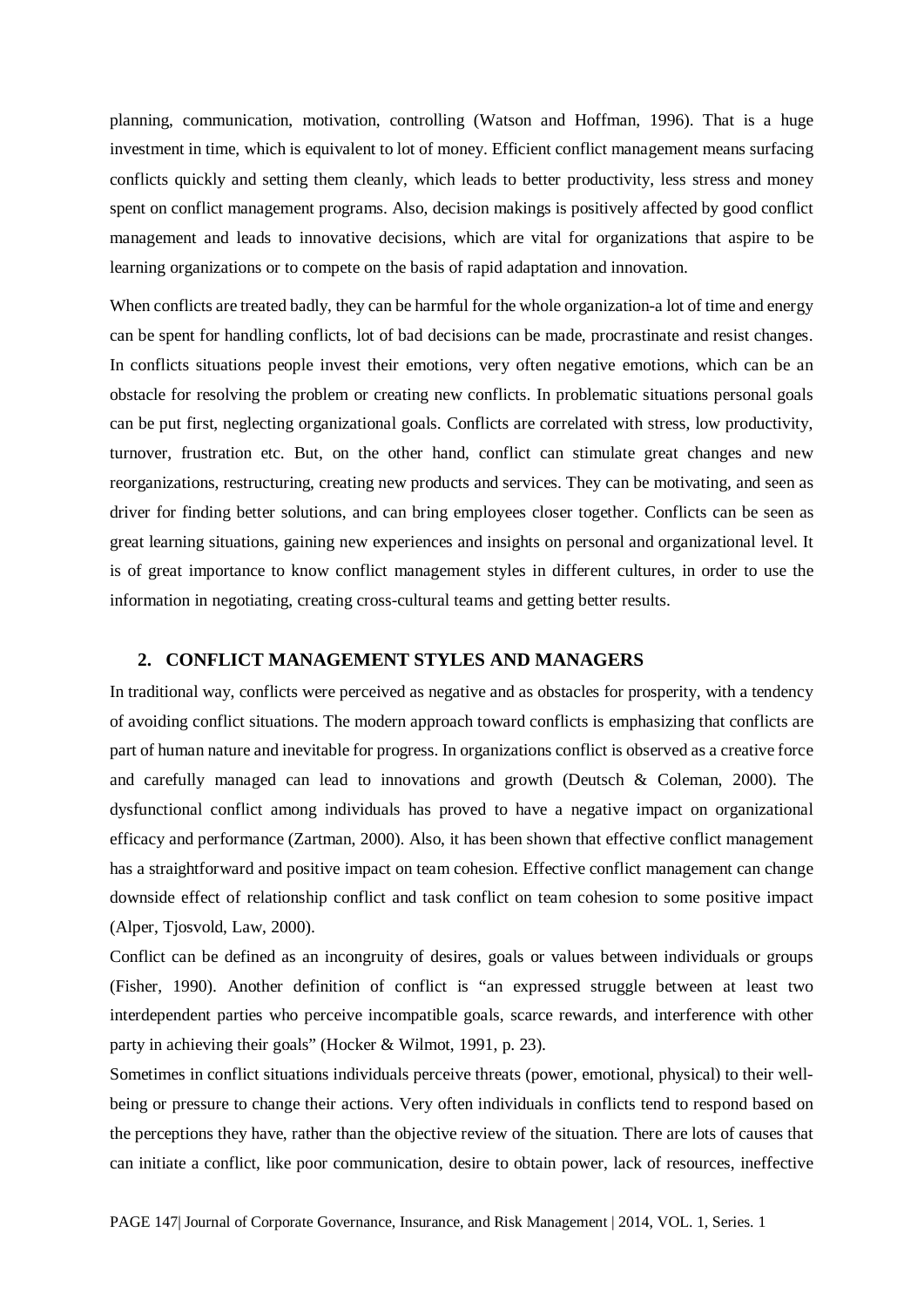leadership, and lack of sincerity. In organizational context, for managers is important to be aware of the possibilities to prevent conflicts, and if they occur, ways to manage conflict and conflict resolution. Individuals tend to use different strategies when facing a conflict, depending on the circumstances, the relationship with the other individual, the sources of conflict, previous experience, the need and wishes of the individual at the moment. A common definition is that people choose five different strategies facing a conflict: Avoiding, Accommodating, Competing, Compromising and Collaborating (Deutsch and Coleman, 2000).

One of the most popular and most frequently used instruments to measure conflict management styles is based on the Thomas-Kilmann model. Thomas and Kilmann do not suggest that all conflict is best resolved by searching for a win/win situation. Indeed, there are a number of different ways to deal with conflict and each of these modes of conflict handling can be useful under different sets of circumstances. For example, following the five conflict-handling modes identified by Thomas and Kilmann, each of the following may be appropriate under divergent circumstances:

- "two heads are better than one" (collaborating);
- "kill your enemies with kindness" (accommodating);
- "split the difference" (compromising);
- "leave well enough alone" (avoiding);
- "might makes fight" (competing).

The Thomas-Kilmann conflict mode instrument (TKI) assesses an individual's behavior in conflict situations, along two dimensions: assertiveness (the extent to which the individual attempts to satisfy his or her own concerns) and cooperativeness (the extent to which the individual attempts to satisfy other person's concerns (Thomas & Kilmann, 1974, 1976).

The extent to which a given conflict-handling mode is effective depends on the requirements of the specific conflict situation and the skill with which it is used. In this sense in any given situation a particular mode of handling conflict may be more suitable than others. Furthermore, every individual is capable of using all five conflict-handling modes; nobody can be characterized as having a single, inflexible style of dealing with conflict, although some people will be more inclined than others to use certain modes. The conflict behaviours of individuals, therefore, are a combination of their personal characteristics and the requirements of the circumstances within which they find themselves. This is important and is the purpose of the Thomas-Kilmann conflict mode instrument. In addition to the conflict-handling modes, Thomas and Kilmann developed their model further by indicating that all reactions to conflict stem from two general impulses. First, assertive behaviour, the desire to satisfy personal concerns and, second, non-assertive behaviour, the desire to satisfy the concerns of others (Figure 1).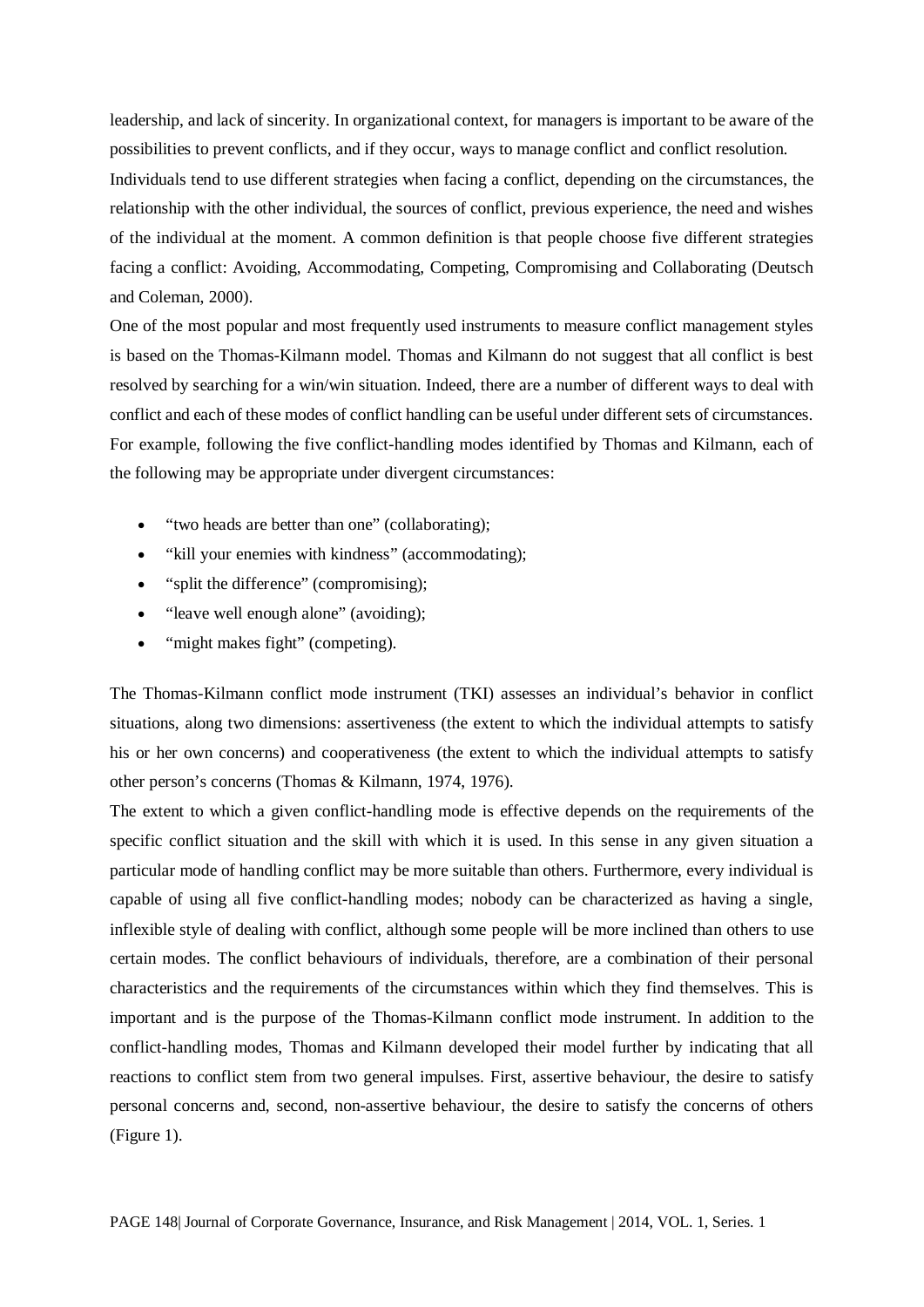

**Figure 1**: Conflict grid Source: According to Thomas & Kilmann, 1976

*Competing* (forcing) is assertive and uncooperative—an individual pursues his own concerns at the other person's expense. In a general sense, competitively oriented people often act in an aggressive and uncooperative manner. This is a power-oriented mode in which you use whatever power seems appropriate to win your own position—your ability to argue, your rank, or economic sanctions. Competing means "standing up for your rights," defending a position which you believe is correct, or simply trying to win. The situation is often one of win-lose, with attempts to dominate being common. The use of this style is productive when the situation is urgent, and decisions have to be made fast.

*Accommodating* (soothing) is unassertive and cooperative—the complete opposite of competing. When accommodating, the individual neglects his own concerns to satisfy the concerns of the other person; there is an element of self-sacrifice in this mode. Accommodating might take the form of selfless generosity or charity, obeying another person's order when you would prefer not to, or yielding to another's point of view. Those people who tend towards accommodation are more concerned about pleasing others than with meeting their own needs. They tend to be non-assertive and co-operative. People who practice this style of conflict management give up their needs and wants in order to keep the peace and make others happy. Managers should use this style when the problem is more important for the others person, or they should act strategically and invest in future cooperation and collaboration with the other party.

*Avoiding* (withdrawal) is unassertive and uncooperative—the person neither pursues his own concerns nor those of the other individual. Thus he does not deal with the conflict. Avoiding might take the form of diplomatically sidestepping an issue, postponing an issue until a better time or simply withdrawing from a threatening situation. People who practice the avoiding style tend to behave as if they were indifferent both to their own concerns and to the concerns of others. Those who avoid conflict tend to prefer apathy, isolation and withdrawal to facing conflicts. They tend towards letting fate solve problems

PAGE 149| Journal of Corporate Governance, Insurance, and Risk Management | 2014, VOL. 1, Series. 1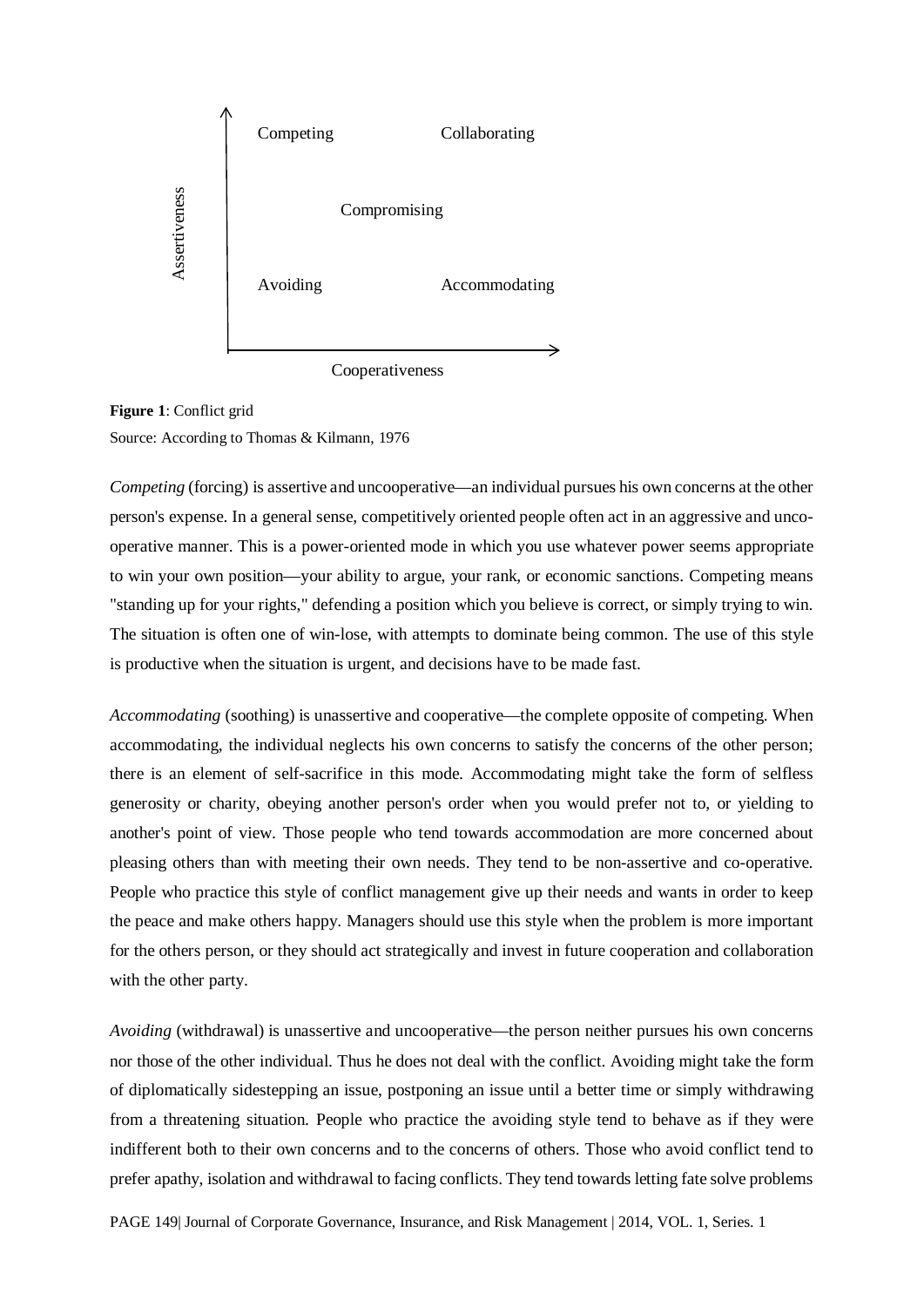instead of trying to make things happen. When potential conflict situations arise the avoider might seek to distract attention from the issue, or ignore it completely. This response, depending on the conditions under which it takes place, can be seen either as evasive or as an effective and diplomatic avoidance strategy. Managers should use this style when the problem is less important, or when they assess the situation where nobody can satisfy their needs. Sometimes, conflict can be used for gathering information, letting others deal with the situation and avoid creating more problematic behavior and negative emotions.

*Collaborating* (problem solving) is both assertive and cooperative—the complete opposite of avoiding. Collaborating between two individuals might take the form of exploring a disagreement to learn from each other's insights, resolving some condition that would otherwise have them competing for resources. Collaborating involves an attempt to work with others to find some solution that fully satisfies their concerns. It means digging into an issue to pinpoint the underlying needs and wants of the two individuals. Collaborating between two persons might take the form of exploring a disagreement to learn from each other's insights or trying to find a creative solution to an interpersonal problem. People who have a collaborative orientation tend to be highly assertive and highly co-operative in behaviour. They seek a mutually beneficial solution, integration and win-win situations.

*Compromising* (sharing) is moderate in both assertiveness and cooperativeness. The objective is to find some expedient, mutually acceptable solution that partially satisfies both parties. It falls intermediate between competing and accommodating. Compromising gives up more than competing but less than accommodating. Likewise, it addresses an issue more directly than avoiding, but does not explore it in as much depth as collaborating. In some situations, compromising might mean splitting the difference between the two positions, exchanging concessions, or seeking a quick middle-ground solution. Compromising people are satisfied if people achieve moderate levels of satisfaction with agreements in conflict. Compromising people do not fully avoid the problem, nor do they fully collaborate to develop a win-win resolution. (Thomas, 1976).

Individuals can use one or more of the styles, however, most of us will feel more comfortable with one style than with others. It is the style(s) with which we feel most comfortable that we are likely to use most of the time.

#### **3. RESEARCH METHODOLOGY**

The purpose of this paper is to explore the research question: Which conflict management style Mancedonian managers use most frequently?

Based on the research problem and theory the following hypothesis is formulated: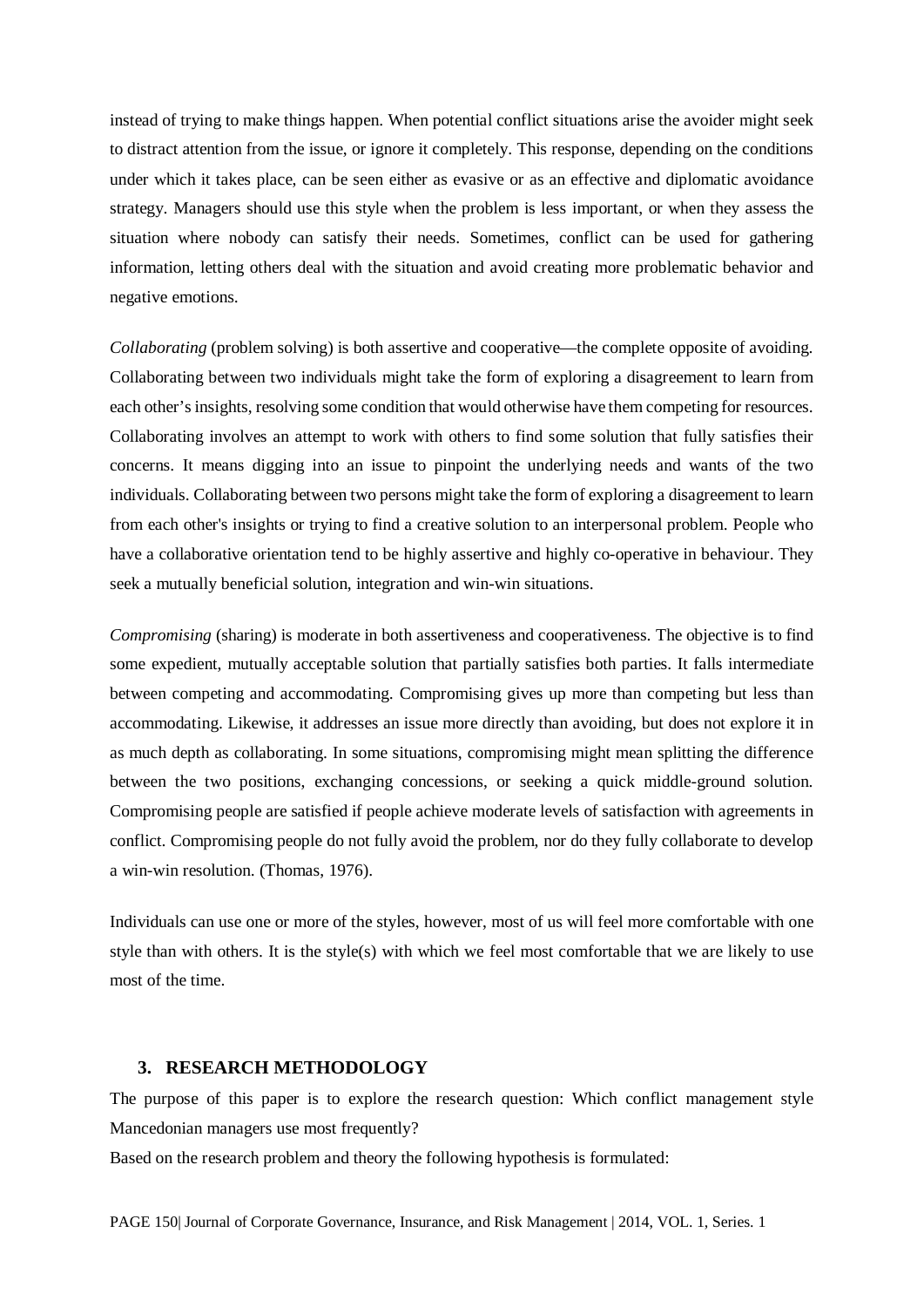We expected to find that Macedonian managers most frequently use compromising and collaborating as conflict management styles.

#### **3.1. Sample**

The sample group consisted 180 managers, but because of incomplete data in the analysis 173 managers were included. The sample consisted 80 female managers (46,2%) and 93 male (53,8%) managers. In this sample group 41 managers (23,7%) were younger than 30 years old, 30 managers (20,2%) were between 31 and 40 years, 68 managers (39,3%) were between 41 and 50 years, and 29 managers (16,8%) were older than 51 years. Managers in this sample had different education: 49 (28,3%) had high school diploma, 101 (58,4%) had bachelor's degree, 22 (12,7%) had master's degree and 1 manager (0,6%) had Ph.D. The managers in the sample group were managing in private (79,8%) and public (20,2%) organizations. According to the size of the organization they are managing small organizations, with less than 50 employees (94 managers – 54,3%), middle organizations (41 managers– 23,7%) and large organizations (38 managers – 22%). According the level of the position they have, 88 managers (50,9%) were first line managers, 49 managers (28,3%) were middle managers and 36 managers (20,8%) were top managers. The managers from this sample group are different according the lenght of their managerail experience: 62 managers (35,8%) have less than 5 years managerail experience, 55 managers (31,8%) have between 5 and 10 years of experience, 29 managers (16,8%) have between 11 and 15 years of experience, 13 managers (7,5%) have between 16 and 20 years of experience, 9 managers (5,2%) have between 21 and 25 years of experience and 5 managers (2,9%) have more than 25 years of managerial experience.

#### **3.2. Data collection**

An introductory email was sent to the sample population, explaining the study and inviting their participation. Following this introduction, we interviewed the participants in the study during the period September-November 2013.

#### **3.3. Measurement of variables**

The research questionnaire consisted of two parts. The first part was drawn for collecting demographic information of managers, and the second part represented the main research questions. Demographic questions were about age, gender, education, working experience, type and size of organization and level of management.

#### *Conflict management styles*

The second part was Thomas-Kilmann conflict mode instrument (TKI), consisting of 30 forced twochoice questions. This instrument has been implemented in the majority of researches on conflict management. Twelve is the maximum score that can be devoted to each special conflict mode.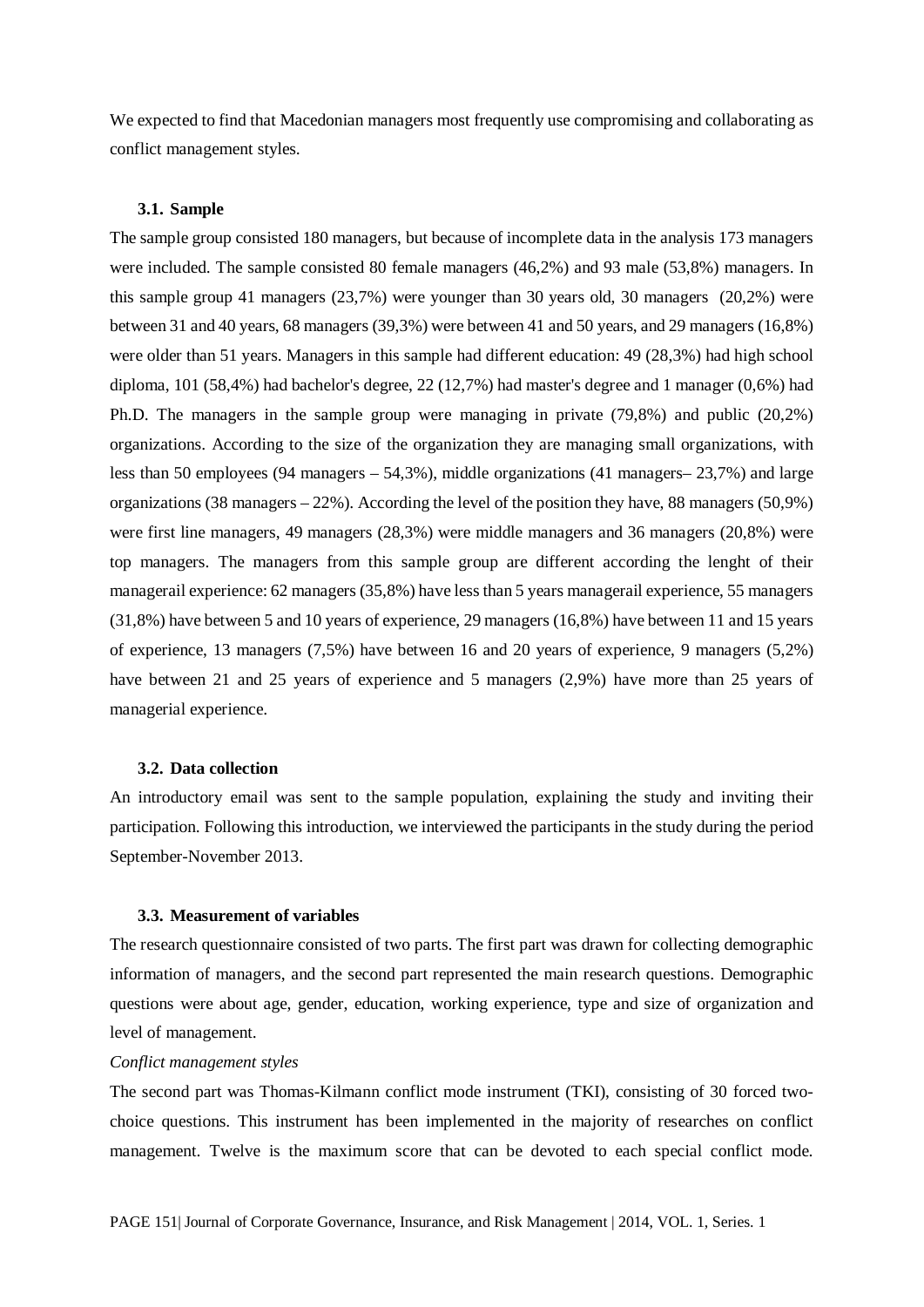Participants answered each question by choosing either A or B which attributes their prevalent response to conflict.

#### **3.4. Data analysis and Hypothesis testing**

The means, standard deviations and correlations among all the variables are presented in the following tables. In Table 1 are presented means and standard deviations of conflict management styles.

| Variable      | Min. | Max.  | Mean   | SD      |
|---------------|------|-------|--------|---------|
|               |      |       |        |         |
| Competing     | 0,00 | 12,00 | 4,3815 | 2,79828 |
| Collaborating | 2,00 | 11,00 | 5,1676 | 1,88652 |
| Compromising  | 1,00 | 12,00 | 8,0000 | 2,03744 |
| Avoiding      | 1,00 | 11,00 | 6,9595 | 1,84378 |
| Accommodating | 1,00 | 11,00 | 5,4624 | 1,94847 |

**Table 1:** Means and standard deviations of conflict management styles

In Figure 2 can easily be seen that the most frequently used conflict management style among Macedonian managers is compromising, and the least frequently used conflict management style is competing.



**Figure 2**: Conflict management styles among Macedonian managers

In Figure 2 are presented the styles of handling conflict in relation to gender. The two predominant styles of handling conflict for both men and women are compromising and avoiding.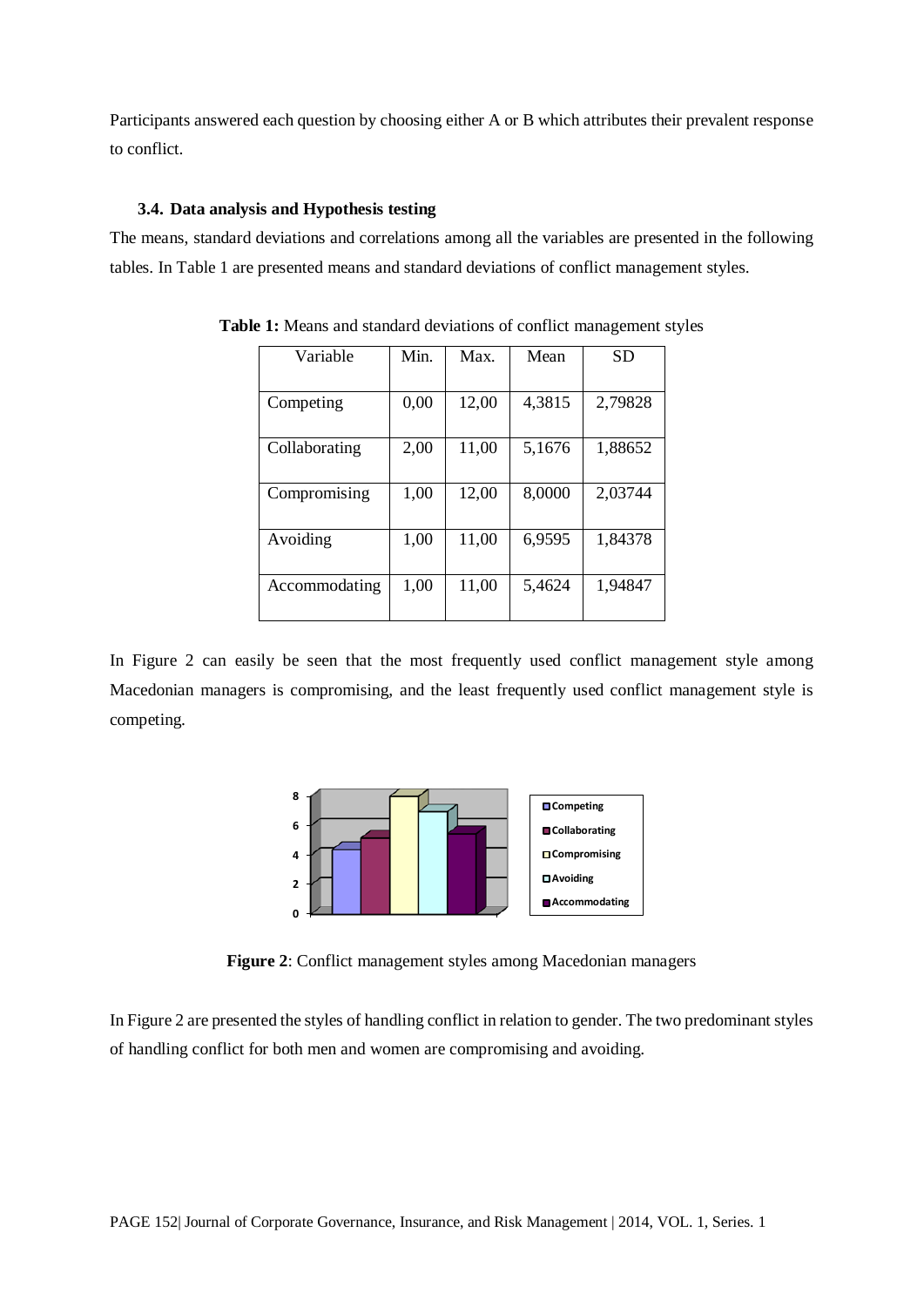

**Figure 3**: Styles of handling conflict in relation to gender

Based on the empirical analyses and obtained results, our researches prove the following:

- The most prevalent choice of conflict management style among Macedonian managers is compromising, followed by avoiding, accommodating and collaborating, respectively. Conversely, competing is the least common choice among Macedonian managers. We expected to find that Macedonian managers most frequently use compromising and collaborating as conflict management styles, which was confirmed by the results. Compromising is a give and take approach to conflict resolution which is likely to result in a solution of reduced effectiveness through dilution.
- We can say that this sample of Macedonian managers tend to adopt compromising style and wish to find mutually acceptable solution that satisfies both parties. This style is recommended when cooperation is important but time and other resources are limited. Very often in Macedonia, managers are facing situations when there are not enough resources and they have to manage with what they can use at the moment. This style enables managers to address an issue more directly than avoiding.
- $\overline{\phantom{a}}$  The results show that the second preferred style is avoiding. This is uncooperative and unassertive style, which can lead to negative feelings, more problems and unresolved situations, as well as postponing the conflicts. Of the other approaches to resolving conflict identified by Thomas and Kilmann, competing is a strategy to win and not lose. There is no room here for listening to the views of the other party and developing a combined and better resolution of conflict.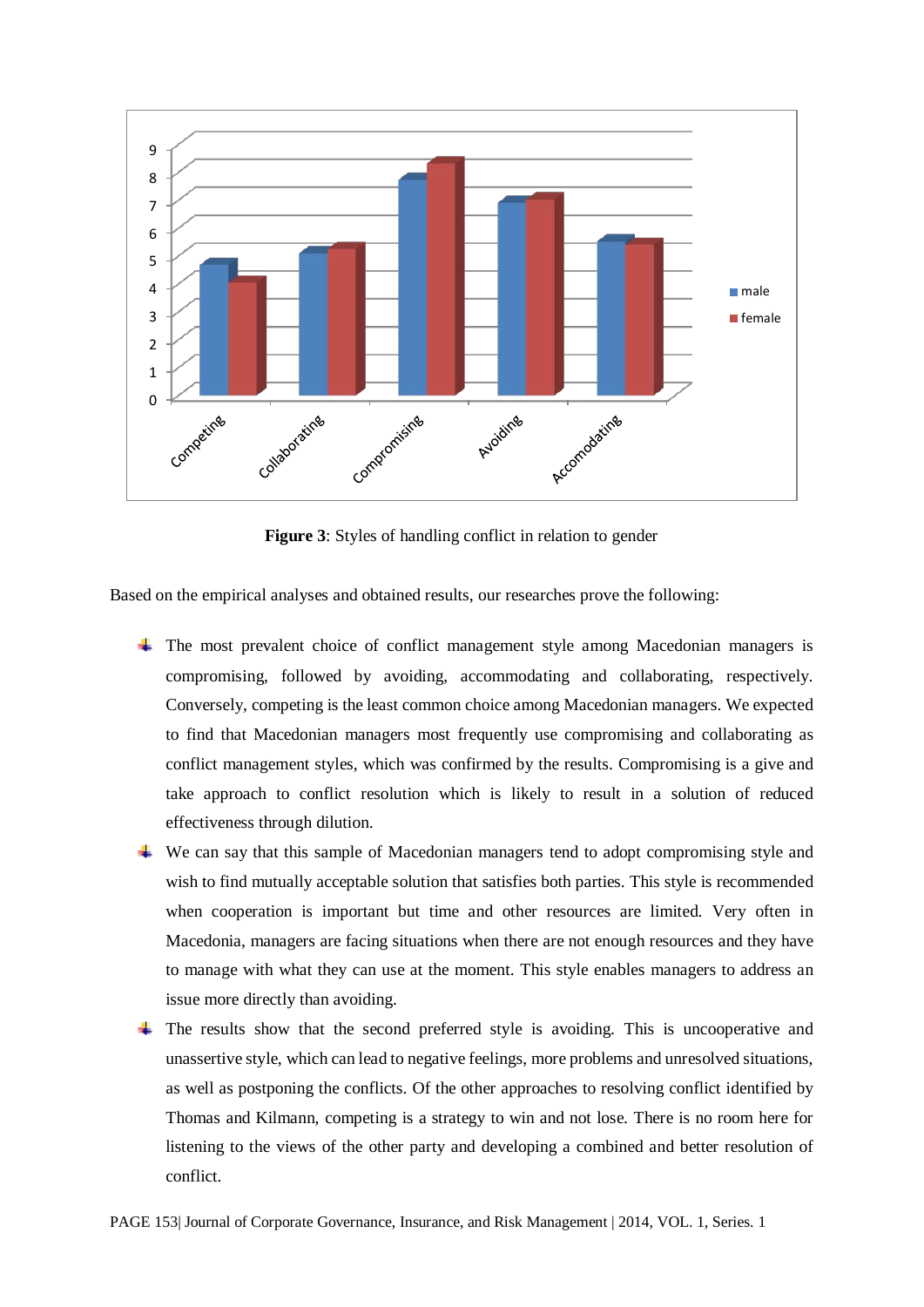- $\overline{\phantom{a}}$  When Macedonian managers are in situations where the relationships are important for them, and they want to please others, instead fulfill their wishes and needs, they will use accommodating style. Managers using accommodating style yield their personal goals, objectives and desired outcomes to those of others. The accommodating style is most appropriate when managers realize that they are in the wrong or they are open to correction. This conflict management style is important for preserving future relations between the parties. Accommodation is a co-operative strategy, but is unassertive. It is a strategy of submission in which accommodators never get their views heard.
- $\pm$  The collaborating style is a win-win approach to problem solving, because this style is characterized by a high level of both assertiveness and cooperation. Collaboration offers the chance of consensus, integration of needs and the potential to yield optimal results. It brings new time, energy and ideas to resolve the dispute meaningfully. It is very much the prevailing belief in management thinking that, in the complex and fast-changing business world of the today, competitive advantage can be gained if the behavioral dynamic of organizations encourages collaboration. Collaboration is a strategy for resolving conflict that promotes assertiveness and co-operation. Assertiveness is important because it enables individuals to state their position openly. Co-operation is important because it promotes win/win solutions to conflict situations. We have the potential to develop new solutions to conflict situations by asserting our position and working towards better solutions by combining this with cooperation; adding value to each individual′s or each group′s preferred resolution. This style is rarely used by Macedonian managers and is something that should be considered enhancing. They should become more aware of the conflict management styles they use and hopefully start practicing more cooperative and more assertive styles which lead to win-win situations.
- The competing style, which is very rarely used by Macedonian managers, is a win-lose approach. It relies on an aggressive style of communication, low regard for future relationships and coercive power. Managers using this style tend to seek control over situation, because they are concerned that loss of control will result in solutions that fail to meet their needs. They should use this style in emergency situations or when their needs must come first or the issue is trivial.

#### **4. CONCLUSION**

The Macedonian managers tends towards using compromising and avoiding styles most frequently, and competing is the style used less than the others. We can conclude that using this particular styles is part of the Macedonian culture of being cooperative and unassertive in situations in order to keep the peace and supress own needs. Being "fair" and process of "give and take" is common for Macedonian managers.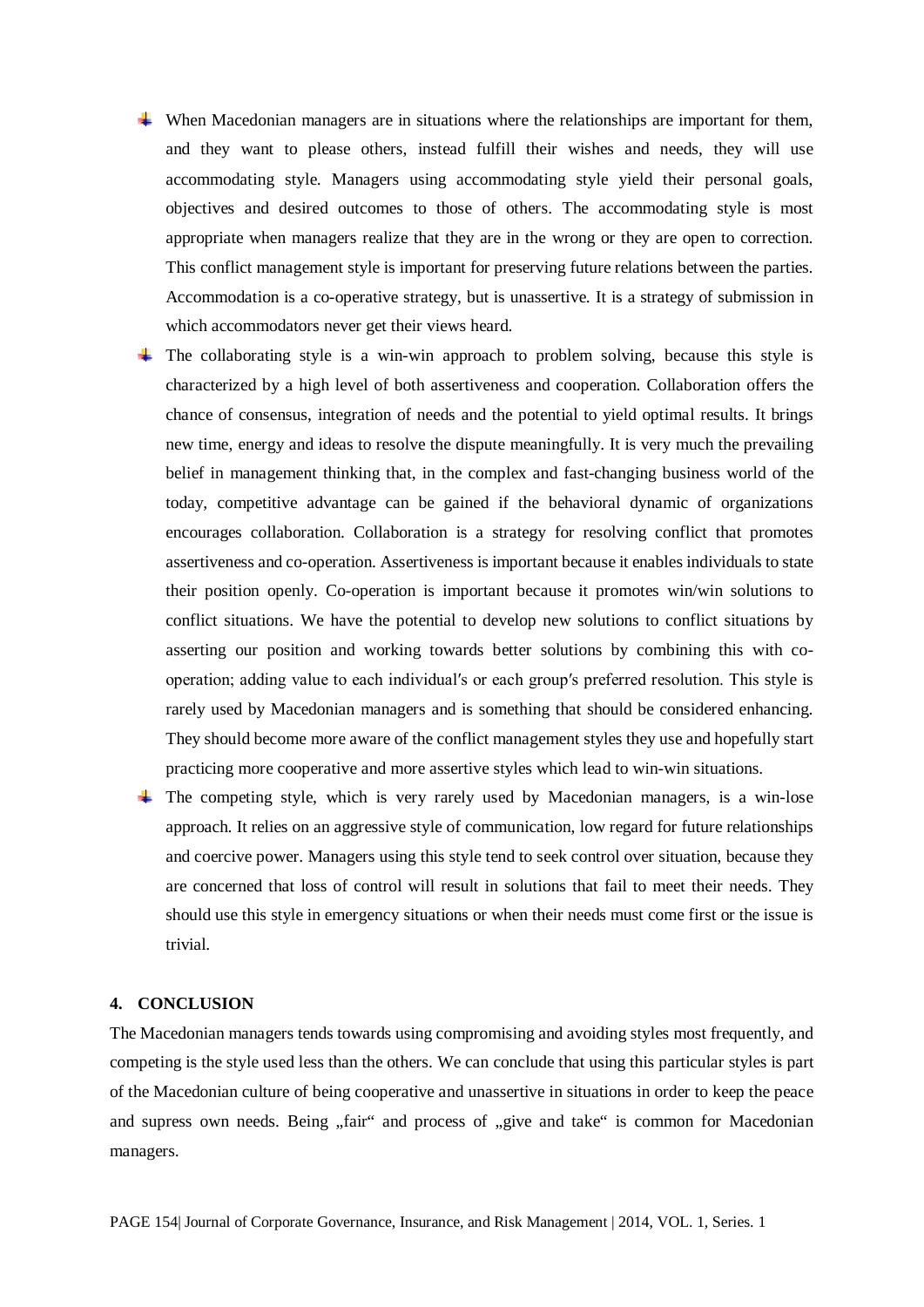#### *Implications for future theory and research*

This theoretical and empirical research provided an initial examination of the conflict management styles among Macedonian managers. This research has sparked numerous additional questions to be addressed by future research. Research like this is rare in Macedonia, and it would be the best to replicate the same study on other managers to provide more data about Macedonian managers, and their conflict management styles. This research should be redone with larger number of paticipants and more expansive sample groups considering different organizations and level of management. Further surveys will probably enhance the organizations and the educational system to take bigger steps in educating the managers in these topics and create greater awareness on the topic of managerial styles and ways to right style in different situations and benefit the most. Also, further study is needed to monitor the practical conflict management in actual situations and examining the ways managers communicate and make decisions.

It is also suggested to explore the root causes of manager's different behavior at workplace. Next studies should also compare the conflict management styles Macedonian managers have with managers from all around the world, and find similarities and differencies.

#### *Implications for practice*

The implications of the findings presented in this study are also important for practice. Information that will help organizations and managers start discussing the topic of conflict management styles and become aware of the importance of these styles on their behavior in every day business life.

This research provides implications for practice in several areas: discussion on the subject, new approaches to question managers styles, best ways they can use the knowledge and implement it in their work, when creating teams and making decisions. With the awareness they can have better communication with other, learn from experience and tend to be more open-minded, cooperative and assertive, as way as finding out an applicative methods for measuring the undertaken changes in conflict management styles of managers.

#### **REFERENCES**

- Alper, S., Tjosvold, D., Law, K. S. (2000). Conflict management, efficacy, and performance in organizational teams. Personnel Psychology, 53: 625-642
- Burns, R. (1995). The adult learner at work, Sydney: Business and Professional Publishing.
- Cassidy, S. (2004). Learning Styles: An overview of theories, models, and measures. Educational Psychology. Vol. 24, No. 4.
- Deutsch, M. & Coleman, P. (eds.) (2000). The handbook of conflict resolution: Theory and practice. San Francisco: Jossey-Bass